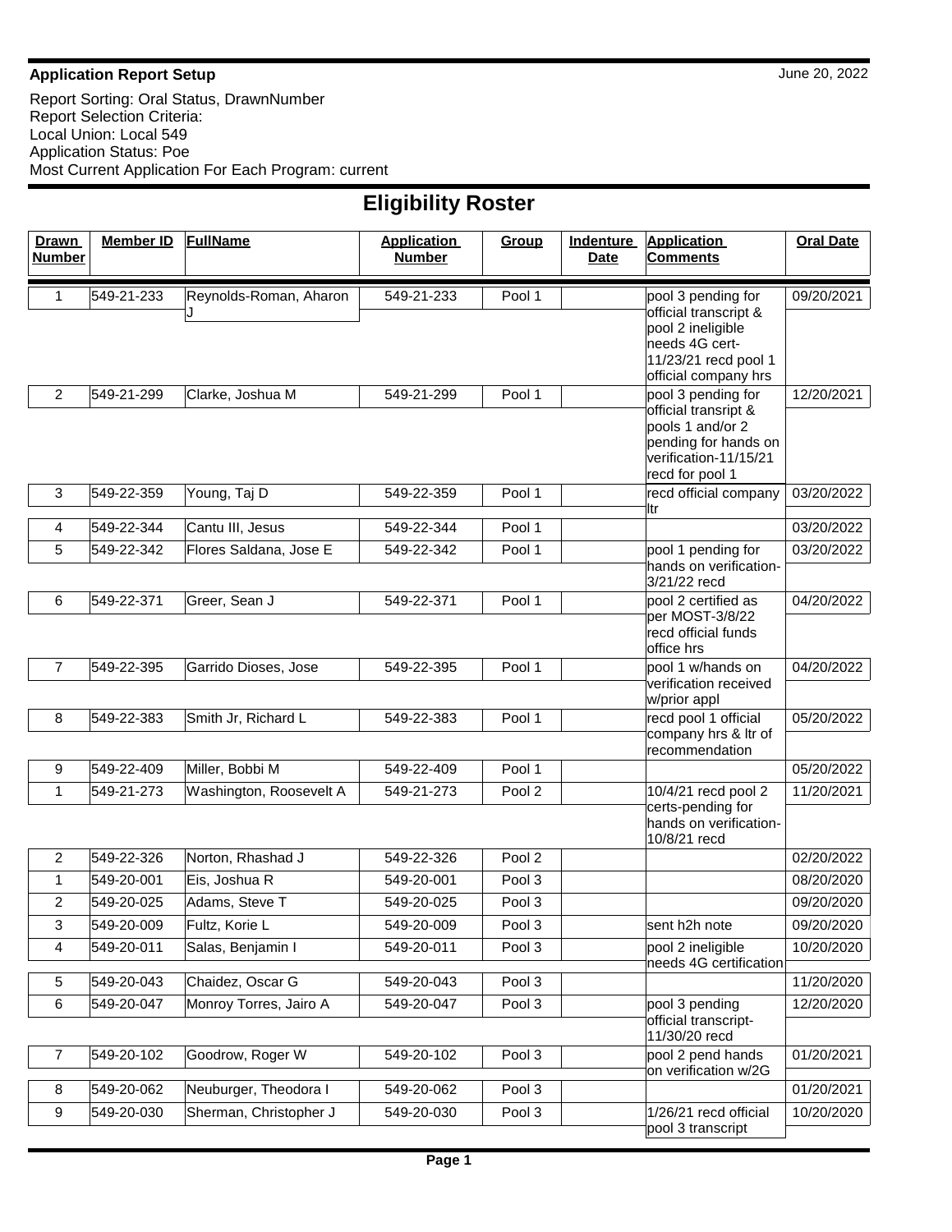| <b>Drawn</b><br><b>Number</b> | <b>Member ID</b> | <b>FullName</b>           | <b>Application</b><br><b>Number</b> | Group  | <b>Indenture</b><br>Date | <b>Application</b><br><b>Comments</b>                                                      | <b>Oral Date</b> |
|-------------------------------|------------------|---------------------------|-------------------------------------|--------|--------------------------|--------------------------------------------------------------------------------------------|------------------|
| 10                            | 549-21-106       | Ellis Jr, Anterious D     | 549-21-106                          | Pool 3 |                          |                                                                                            | 02/20/2021       |
| 11                            | 549-21-115       | Rosales, Nicholaus A      | 549-21-115                          | Pool 3 |                          |                                                                                            | 03/20/2021       |
| 12                            | 549-21-118       | Choubassi, Abdallah A     | 549-21-118                          | Pool 3 |                          | pool 3 pending for                                                                         | 04/20/2021       |
|                               |                  |                           |                                     |        |                          | official transcripts-<br>3/19/21 recd                                                      |                  |
| 13                            | 549-21-151       | Downs Jr, Michael A       | 549-21-151                          | Pool 3 |                          |                                                                                            | 05/20/2021       |
| 14                            | 549-21-154       | Hundal, Davinder S        | 549-21-154                          | Pool 3 |                          |                                                                                            | 05/20/2021       |
| 15                            | 549-21-197       | Lopez, Edward D           | 549-21-197                          | Pool 3 |                          | pool 3 pending for                                                                         | 07/20/2021       |
|                               |                  |                           |                                     |        |                          | official transcript-<br>6/22/21 recd & pool<br>2 ineligble needs 4G<br>cert                |                  |
| 16                            | 549-21-232       | Stayskal, Ryan N          | 549-21-232                          | Pool 3 |                          |                                                                                            | 08/20/2021       |
| 17                            | 549-21-209       | Tobon-Gomez, Israel       | 549-21-209                          | Pool 3 |                          | pool 3 pending for                                                                         | 08/20/2021       |
|                               |                  |                           |                                     |        |                          | official transcript-<br>8/10/21 recd                                                       |                  |
| 18                            | 549-21-237       | Clayton, Terrill B        | 549-21-237                          | Pool 3 |                          | pool 3 pending<br>official transcript-<br>9/7/21 recd                                      | 09/20/2021       |
| 19                            | 549-21-210       | Rodriguez Jr, Guadalupe   | 549-21-210                          | Pool 3 |                          | pool 3 pending                                                                             | 09/20/2021       |
|                               |                  |                           |                                     |        |                          | official transcript-<br>8/13/21 recd                                                       |                  |
| 20                            | 549-21-254       | Ballard, Ashur E          | 549-21-254                          | Pool 3 |                          | pool 3 pending for<br>official transcript-<br>11/29/21 recd                                | 09/20/2021       |
| 21                            | 549-21-309       | Gaitors, Renee J          | 549-21-309                          | Pool 3 |                          | pool 2 ineligible<br>needs 4G weld cert                                                    | 12/20/2021       |
| 22                            | 549-22-323       | Diaz, Juan E              | 549-22-323                          | Pool 3 |                          | pool 3 pending for                                                                         | 03/20/2022       |
|                               |                  |                           |                                     |        |                          | official transcript-<br>3/17/22 recd & pool<br>2 pending for hands<br>on verification w/2G |                  |
| 23                            | 549-22-372       | Manolas III, Konstantinos | 549-22-372                          | Pool 3 |                          | pool 3 pending for                                                                         | 04/20/2022       |
| 24                            | 549-22-370       | Tupe, Anthony M           | 549-22-370                          | Pool 3 |                          | official transcript-<br>3/9/22 recd<br>pool 2 pending for                                  | 04/20/2022       |
|                               |                  |                           |                                     |        |                          | hands on verification-<br>3/4/22 recd official<br>pool 3 transcripts                       |                  |
| 25                            | 549-22-424       | Aguiniga, Alejandro       | 549-22-424                          | Pool 3 |                          | sent h2h note & pool<br>1 pending for hands                                                | 05/20/2022       |
|                               |                  |                           |                                     |        |                          | on verification-5/3/22<br><b>REGISTERED</b><br>W/H2H                                       |                  |
| 26                            | 549-22-408       | Rolon Jr, Roberto         | 549-22-408                          | Pool 3 |                          | pool 3 pending for                                                                         | 05/20/2022       |
|                               |                  |                           |                                     |        |                          | official transcript-<br>4/8/22 recd                                                        |                  |
| 27                            | 549-21-305       | Fazackerley, Robert I     | 549-21-305                          | Pool 3 |                          | recd pool 3 official<br>transcript                                                         | 12/20/2021       |
| 1                             | 549-20-992       | Flores Jr, Daniel R       | 549-20-992                          | Pool 4 |                          | sent h2h note                                                                              | 07/20/2020       |
| 2                             | 549-20-975       | Chamberlain, Alexander O  | 549-20-975                          | Pool 4 |                          |                                                                                            | 07/20/2020       |
| 3                             | 549-20-994       | Thomas, Tommy L           | 549-20-994                          | Pool 4 |                          |                                                                                            | 08/20/2020       |
| 4                             | 549-20-004       | Sanchez IV, Henry         | 549-20-004                          | Pool 4 |                          | sent h2h note                                                                              | 08/20/2020       |
| 5                             | 549-20-998       | Guillory, Gregory T       | 549-20-998                          | Pool 4 |                          | sent h2h note                                                                              | 08/20/2020       |
| 6                             | 549-20-999       | Bickford, Paige M         | 549-20-999                          | Pool 4 |                          |                                                                                            | 08/20/2020       |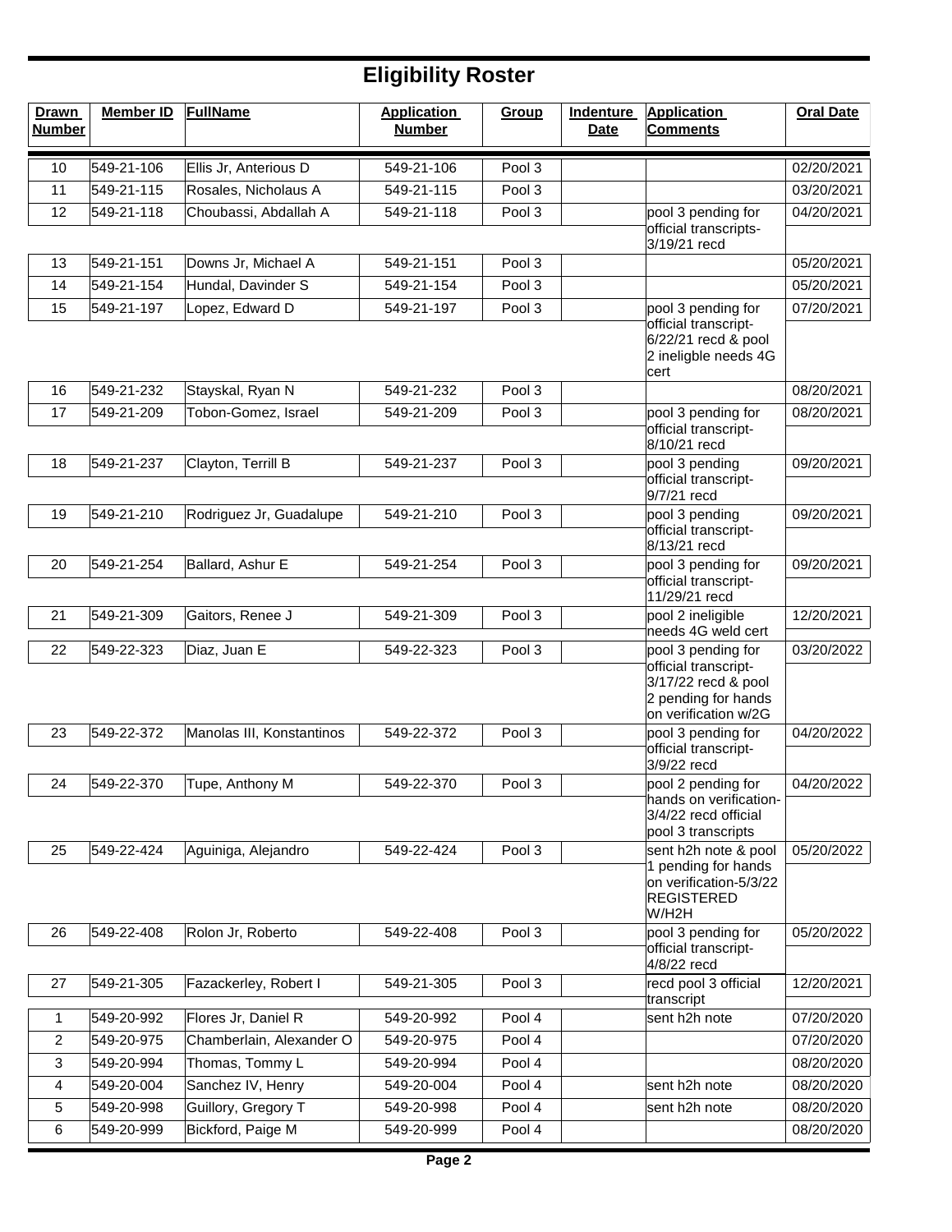| <b>Drawn</b><br><b>Number</b> | <b>Member ID</b> | <b>FullName</b>          | <b>Application</b><br><b>Number</b> | Group  | <b>Indenture</b><br><b>Date</b> | <b>Application</b><br><b>Comments</b>                                                             | <b>Oral Date</b> |
|-------------------------------|------------------|--------------------------|-------------------------------------|--------|---------------------------------|---------------------------------------------------------------------------------------------------|------------------|
| 7                             | 549-20-990       | Rolley, Nathaniel B      | 549-20-990                          | Pool 4 |                                 |                                                                                                   | 08/20/2020       |
| 8                             | 549-20-997       | Garcia, Manuel           | 549-20-997                          | Pool 4 |                                 |                                                                                                   | 09/20/2020       |
| 9                             | 549-20-021       | Petty IV, James L        | 549-20-021                          | Pool 4 |                                 |                                                                                                   | 10/20/2020       |
| 10                            | 549-20-026       | Lee, Kevin N             | 549-20-026                          | Pool 4 |                                 |                                                                                                   | 10/20/2020       |
| 11                            | 549-20-019       | Adams, Bryan A           | 549-20-019                          | Pool 4 |                                 |                                                                                                   | 10/20/2020       |
| 12                            | 549-20-022       | Gomez Jr, Gerardo        | 549-20-022                          | Pool 4 |                                 |                                                                                                   | 10/20/2020       |
| 13                            | 549-20-017       | Ochoa Ceja, Miguel A     | 549-20-017                          | Pool 4 |                                 |                                                                                                   | 10/20/2020       |
| 14                            | 549-20-049       | Kremiller, Noah D        | 549-20-049                          | Pool 4 |                                 |                                                                                                   | 11/20/2020       |
| 15                            | 549-20-056       | Scheible, Nicholas J     | 549-20-056                          | Pool 4 |                                 | pool 3 pending<br>official transcript &<br>pool 2 pending<br>hands on verification<br>w/2G        | 11/20/2020       |
| 16                            | 549-20-042       | Scales Jr, Daniel C      | 549-20-042                          | Pool 4 |                                 |                                                                                                   | 11/20/2020       |
| 17                            | 549-20-037       | McCune II, Anthony C     | 549-20-037                          | Pool 4 |                                 | sent h2h note                                                                                     | 11/20/2020       |
| 18                            | 549-20-063       | Calderon, Omar A         | 549-20-063                          | Pool 4 |                                 |                                                                                                   | 11/20/2020       |
| 19                            | 549-20-068       | Nunez Hipolito, Jonathan | 549-20-068                          | Pool 4 |                                 |                                                                                                   | 12/20/2020       |
| 20                            | 549-20-069       | Robinson, Navell D       | 549-20-069                          | Pool 4 |                                 |                                                                                                   | 12/20/2020       |
| 21                            | 549-20-058       | Reid, Aarrion J          | 549-20-058                          | Pool 4 |                                 | sent h2h note                                                                                     | 12/20/2020       |
| 22                            | 549-20-046       | Ephrim, Brandon D        | 549-20-046                          | Pool 4 |                                 |                                                                                                   | 12/20/2020       |
| 23                            | 549-20-088       | Golden, Ray Shawn M      | 549-20-088                          | Pool 4 |                                 |                                                                                                   | 12/20/2020       |
| 24                            | 549-20-041       | Lopez Jr, Anthony S      | 549-20-041                          | Pool 4 |                                 | pool 3 pending<br>official transcript &<br>pool 2 ineligible<br>needs weld cert in<br>4G position | 12/20/2020       |
| 25                            | 549-20-079       | Sanders, Tanisha D       | 549-20-079                          | Pool 4 |                                 |                                                                                                   | 12/20/2020       |
| 26                            | 549-20-082       | Calderon Jr, Francisco J | 549-20-082                          | Pool 4 |                                 |                                                                                                   | 01/20/2021       |
| 27                            | 549-20-048       | Finger Oyler, Tatianna S | 549-20-048                          | Pool 4 |                                 | pool 3 pending<br>official transcript                                                             | 01/20/2021       |
| 28                            | 549-20-085       | Martinez, Francisco J    | 549-20-085                          | Pool 4 |                                 |                                                                                                   | 01/20/2021       |
| 29                            | 549-20-086       | Rahimi, Ahsan A          | 549-20-086                          | Pool 4 |                                 |                                                                                                   | 01/20/2021       |
| 30                            | 549-21-097       | Jordan, Ronald J         | 549-21-097                          | Pool 4 |                                 |                                                                                                   | 02/20/2021       |
| 31                            | 549-21-107       | Sukut, Ozzy T            | 549-21-107                          | Pool 4 |                                 |                                                                                                   | 02/20/2021       |
| 32                            | 549-21-100       | French, Danielle J       | 549-21-100                          | Pool 4 |                                 |                                                                                                   | 02/20/2021       |
| 33                            | 549-21-111       | Ramirez Jr, Daniel       | 549-21-111                          | Pool 4 |                                 | sent h2h note                                                                                     | 02/20/2021       |
| 34                            | 549-21-112       | Patterson, Dante H       | 549-21-112                          | Pool 4 |                                 |                                                                                                   | 03/20/2021       |
| 35                            | 549-21-114       | Johnson, Nicholas G      | 549-21-114                          | Pool 4 |                                 |                                                                                                   | 03/20/2021       |
| 36                            | 549-21-133       | Rocchild, Charles I      | 549-21-133                          | Pool 4 |                                 |                                                                                                   | 04/20/2021       |
| 37                            | 549-21-144       | Weiss IV, Frederick C    | 549-21-144                          | Pool 4 |                                 |                                                                                                   | 04/20/2021       |
| 38                            | 549-21-155       | De Sanctis Jr, Dino J    | 549-21-155                          | Pool 4 |                                 |                                                                                                   | 05/20/2021       |
| 39                            | 549-21-153       | Williams, DeWarte D      | 549-21-153                          | Pool 4 |                                 |                                                                                                   | 05/20/2021       |
| 40                            | 549-21-147       | Contreras, Jose D        | 549-21-147                          | Pool 4 |                                 |                                                                                                   | 05/20/2021       |
| 41                            | 549-21-157       | Harris, John P           | 549-21-157                          | Pool 4 |                                 |                                                                                                   | 05/20/2021       |
| 42                            | 549-21-152       | Reynoso, Eric C          | 549-21-152                          | Pool 4 |                                 |                                                                                                   | 05/20/2021       |
| 43                            | 549-21-168       | Valencia, Justin         | 549-21-168                          | Pool 4 |                                 |                                                                                                   | 06/20/2021       |
| 44                            | 549-21-160       | Maes, Larwo J            | 549-21-160                          | Pool 4 |                                 |                                                                                                   | 06/20/2021       |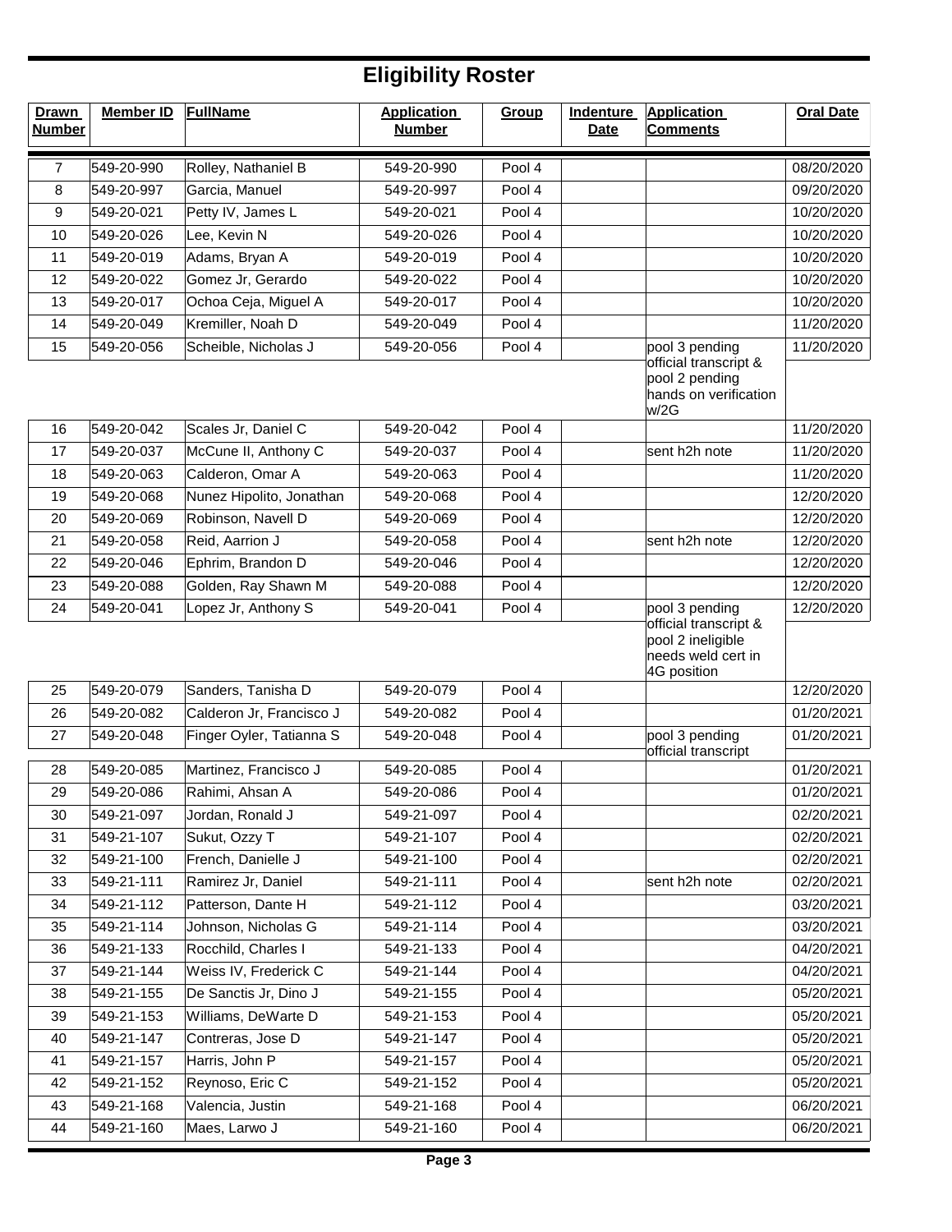| <b>Drawn</b><br><b>Number</b> | <b>Member ID</b> | <b>FullName</b>            | <b>Application</b><br><b>Number</b> | Group  | <b>Indenture</b><br><b>Date</b> | <b>Application</b><br><b>Comments</b>      | <b>Oral Date</b> |
|-------------------------------|------------------|----------------------------|-------------------------------------|--------|---------------------------------|--------------------------------------------|------------------|
| 45                            | 549-21-174       | Thomas, Tristan C          | 549-21-174                          | Pool 4 |                                 |                                            | 06/20/2021       |
| 46                            | 549-21-177       | McMullin, Donovan N        | 549-21-177                          | Pool 4 |                                 |                                            | 06/20/2021       |
| 47                            | 549-21-199       | Rosales Alvarez, Jesus     | 549-21-199                          | Pool 4 |                                 |                                            | 07/20/2021       |
| 48                            | 549-21-203       | Gonzalez, Hector G         | 549-21-203                          | Pool 4 |                                 |                                            | 07/20/2021       |
| 49                            | 549-21-189       | Anderson III, Carter L     | 549-21-189                          | Pool 4 |                                 |                                            | 07/20/2021       |
| 50                            | 549-21-187       | Gordon, Percy D            | 549-21-187                          | Pool 4 |                                 |                                            | 07/20/2021       |
| 51                            | 549-21-183       | Quesadas, Christian        | 549-21-183                          | Pool 4 |                                 |                                            | 07/20/2021       |
| 52                            | 549-21-190       | Ortiz, Jesus A             | 549-21-190                          | Pool 4 |                                 |                                            | 07/20/2021       |
| 53                            | 549-21-188       | Falls, James M             | 549-21-188                          | Pool 4 |                                 |                                            | 07/20/2021       |
| 54                            | 549-21-192       | Thomas, Cornell L          | 549-21-192                          | Pool 4 |                                 |                                            | 07/20/2021       |
| 55                            | 549-21-217       | Cabiles, Rovelea B         | 549-21-217                          | Pool 4 |                                 |                                            | 08/20/2021       |
| 56                            | 549-21-231       | Robinson II, Dwaine        | 549-21-231                          | Pool 4 |                                 |                                            | 08/20/2021       |
| 57                            | 549-21-172       | Holloway Jr, Oliver L      | 549-21-172                          | Pool 4 |                                 | pool 3 pending for<br>official transcript  | 08/20/2021       |
| 58                            | 549-21-211       | Rodriguez, Ivan E          | 549-21-211                          | Pool 4 |                                 |                                            | 08/20/2021       |
| 59                            | 549-21-195       | Tofaeono, Faagu J          | 549-21-195                          | Pool 4 |                                 |                                            | 08/20/2021       |
| 60                            | 549-21-215       | Tutakhil, Ahmad Y          | 549-21-215                          | Pool 4 |                                 |                                            | 08/20/2021       |
| 61                            | 549-21-207       | Berek, Clint M             | 549-21-207                          | Pool 4 |                                 |                                            | 08/20/2021       |
| 62                            | 549-21-186       | Casillas, Javier           | 549-21-186                          | Pool 4 |                                 |                                            | 08/20/2021       |
| 63                            | 549-21-214       | Segura Jr, Armando         | 549-21-214                          | Pool 4 |                                 |                                            | 08/20/2021       |
| 64                            | 549-21-247       | Markey, Cory D             | 549-21-247                          | Pool 4 |                                 | pool 2 pending for                         | 09/20/2021       |
|                               |                  |                            |                                     |        |                                 | hands on verification<br>& sent h2h note   |                  |
| 65                            | 549-21-236       | Mangum Jr, Tyrone D        | 549-21-236                          | Pool 4 |                                 |                                            | 09/20/2021       |
| 66                            | 549-21-252       | Phelps, Jaylen K           | 549-21-252                          | Pool 4 |                                 |                                            | 09/20/2021       |
| 67                            | 549-21-224       | Garibay, Felipe D          | 549-21-224                          | Pool 4 |                                 | sent h2h note                              | 09/20/2021       |
| 68                            | 549-21-200       | Duperroir, De Jesus A      | 549-21-200                          | Pool 4 |                                 | pool 1 pending for<br>official company ltr | 09/20/2021       |
| 69                            | 549-21-258       | Penland, Karen S           | 549-21-258                          | Pool 4 |                                 |                                            | 09/20/2021       |
| 70                            | 549-21-251       | Green Jr, La'valle L       | 549-21-251                          | Pool 4 |                                 |                                            | 09/20/2021       |
| 71                            | 549-21-268       | Tewolde, Lemat M           | 549-21-268                          | Pool 4 |                                 |                                            | 10/20/2021       |
| 72                            | 549-21-241       | Arredondo, Mateo X         | 549-21-241                          | Pool 4 |                                 |                                            | 10/20/2021       |
| 73                            | 549-21-261       | Celis-Boyle, Marcello E    | 549-21-261                          | Pool 4 |                                 |                                            | 10/20/2021       |
| 74                            | 549-21-290       | Nguyen, Tim V              | 549-21-290                          | Pool 4 |                                 |                                            | 11/20/2021       |
| 75                            | 549-21-278       | Nakagawa, Kenneth K        | 549-21-278                          | Pool 4 |                                 | sent h2h note                              | 11/20/2021       |
| 76                            | 549-21-280       | Colvard, Geoffrey D        | 549-21-280                          | Pool 4 |                                 | pool 1 pending for                         | 11/20/2021       |
| 77                            | 549-21-279       | Palmieri, Timothy K        | 549-21-279                          | Pool 4 |                                 | hands on verification                      | 11/20/2021       |
| 78                            | 549-21-276       | Workman, Russell P         | 549-21-276                          | Pool 4 |                                 | sent h2h note                              | 11/20/2021       |
| 79                            | 549-21-287       | Rivers Jr, Steward E       | 549-21-287                          | Pool 4 |                                 |                                            | 11/20/2021       |
| 80                            | 549-21-296       | Nabhi, Kain M              | 549-21-296                          | Pool 4 |                                 |                                            | 11/20/2021       |
| 81                            | 549-21-293       | Pequeno, Nicolas           | 549-21-293                          | Pool 4 |                                 |                                            | 12/20/2021       |
| 82                            | 549-21-303       | Martinez-Rodriguez, Eliseo | 549-21-303                          | Pool 4 |                                 |                                            | 12/20/2021       |
| 83                            | 549-21-304       | Frederick, DeShari S       | 549-21-304                          | Pool 4 |                                 |                                            | 12/20/2021       |
| 84                            | 549-21-313       | Porter, Josiah L           | 549-21-313                          | Pool 4 |                                 |                                            | 12/20/2021       |